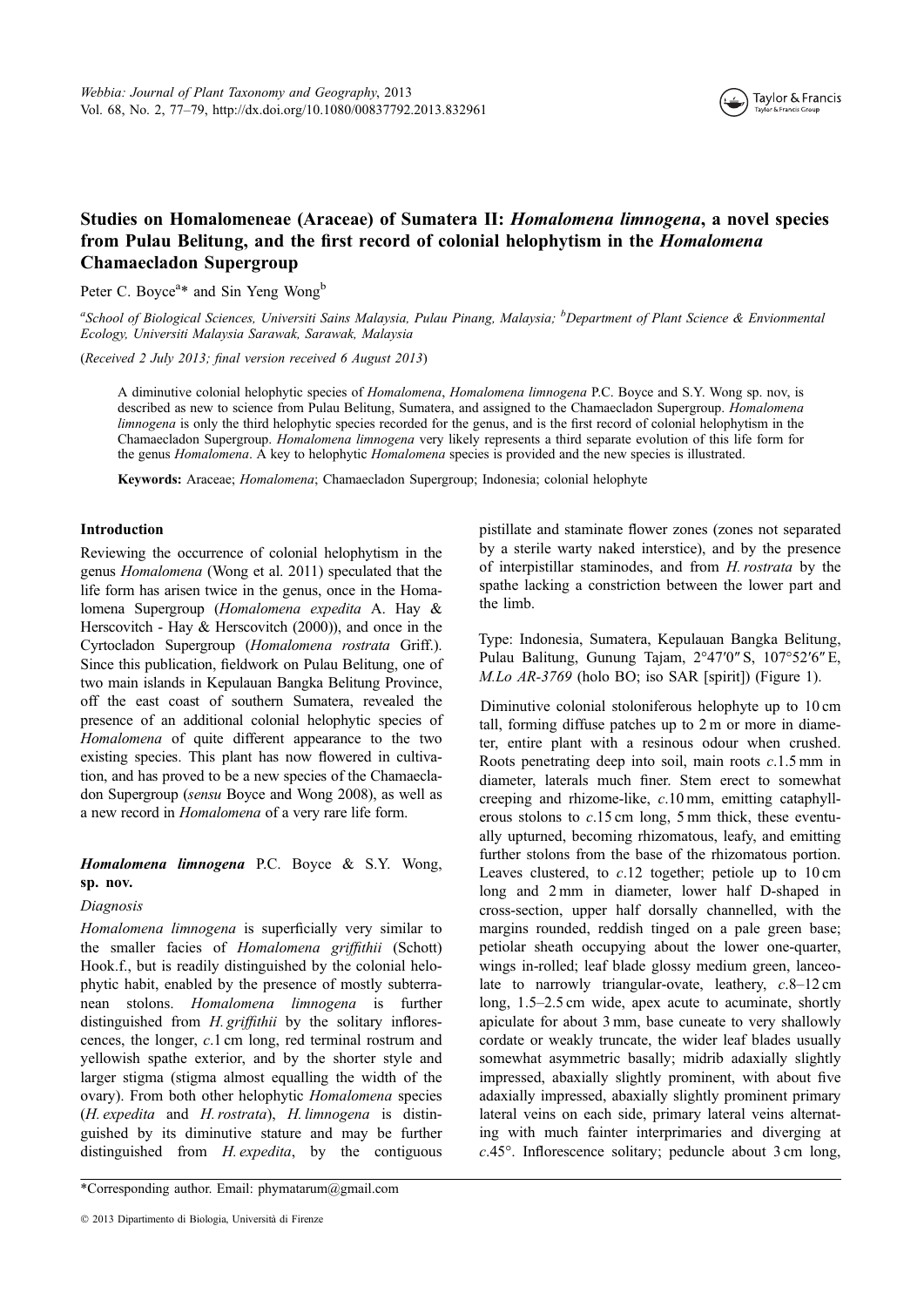

Figure 1. A–F Homalomena limnogena P.C. Boyce and S.Y. Wong. (A, B) Plants in type habitat in peat swamp forest. Note the variation in leaf-blade shape. The bleached mottling of the leaf blades is caused by a species of Aleyrodidae (Hemiptera) that seems habitually present in wild populations. (C, D) Inflorescence at pistillate anthesis. Note the conspicuous reddish rostrum. Note, too, the in-rolled petiolar sheath wings. (E) Spadix (nearside spathe artificially removed) at pistillate anthesis. Note the reddish peduncle with broken paler striations. (F) Detail of the pistillate flower zone. Note that the stigmatic fluid has flooded the zone; note, too, that the lowermost interpistillar staminodes are pendant. All from  $M$ . Lo AR-3769. Photograph credits: A, B  $\odot$  Mike Lo, used with permission; C–F  $\odot$  Peter C. Boyce.

slender, c.2-mm diameter, erect, reddish tinged with paler broken longitudinal striations. Spathe narrowly ovoid, limb about 2 cm long with a c.3 mm terminal rostrum, spathe gaping at pistillate, at which stage 1 cm wide across the opening, exterior glossy yellowish green, interior greenish white with numerous minute paler punctations, uppermost part of spathe limb and rostrum reddish tinged. Spadix about 1.8 cm long, stipitate for c.4 mm, stipe weakly conoid, glossy pale green; pistillate

flower zone more or less cylindricL,  $c$ .6 mm long and 4 mm wide; pistillate and staminate flower zones effectively contiguous, but demarcated by a ring of well-spaced globose staminodes; pistils globose with a brief (c.0.3 mm) terminal stipe, congested, c.0.5 mm diameter, very pale green. Stigma stipitate, papillate, about as wide as ovary, creamy green, producing copious stigmatic fluid at anthesis, often flooding the pistillate flower zone. Interpistillar staminodes about half the